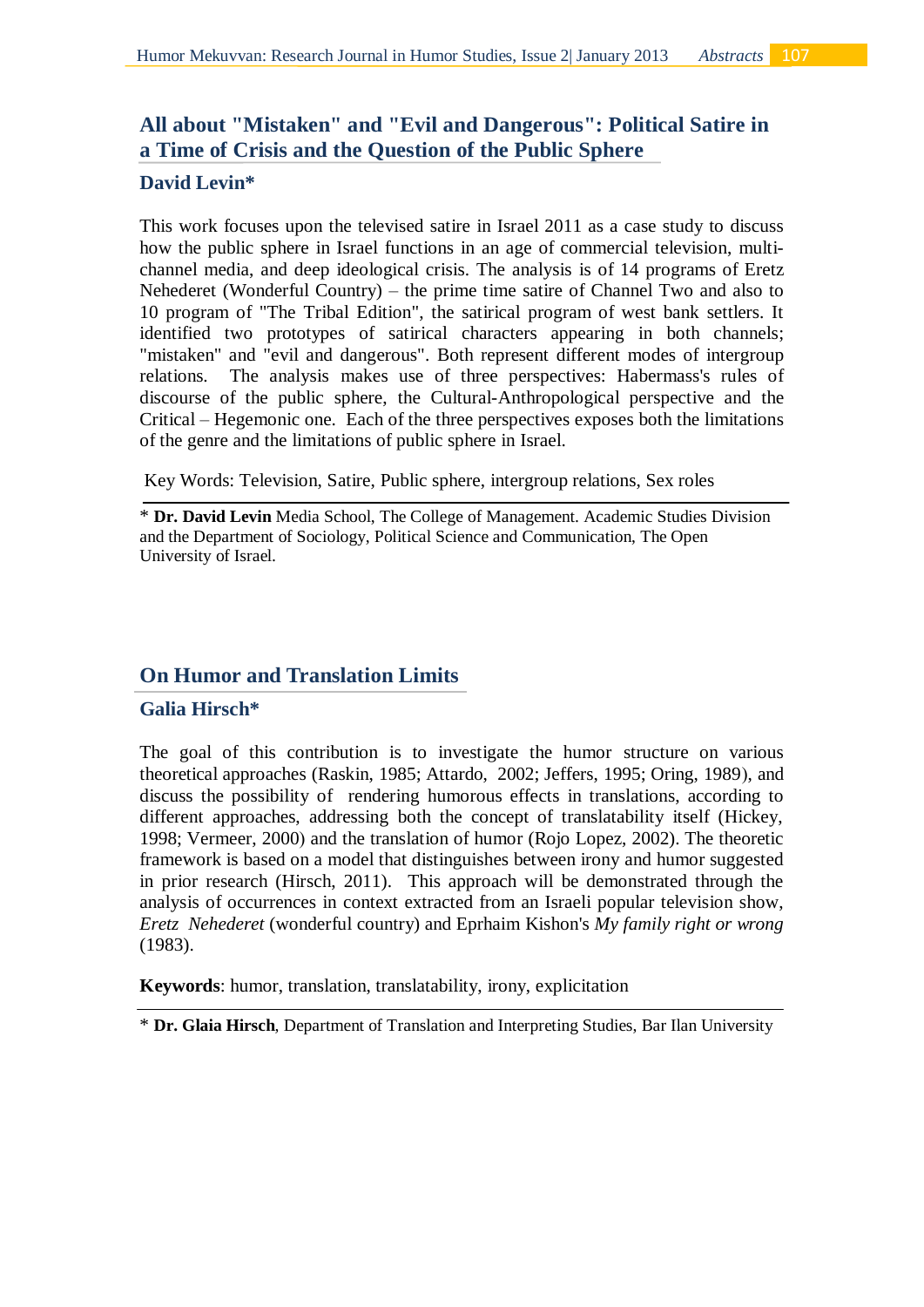## **Humor and politics**

#### **Orly Kayam\* & Arie Sover\*\***

Humor and politics, two phenomena that are not necessarily related though they have some things in common. Politics, like any relationship, is based on compromise, on give and take. As in relationships, politics too is the art of the possible. In this article we are interested in deepening the existing knowledge on the topic of the use of humor in politics. We start at the birth of rhetoric as a political persuasive device in ancient Greece and continue to modern day insights into the functions of humor and their integration in political rhetoric. Our case study will focus on Barrack Obama, politician and President of the United States of America in a number of events from his political career as have been expressed in the media.

Keywords: Political Humor, Rhetoric, Obama

\* **Orly Kayam** PhD, Director of the Pre-Academic Preparatory Program at the Zinman College of Physical Education and Sport Sciences at the Wingate Institute.

## **Humor Was First Generated in Genesis: Expressions of Humor in the Book of Genesis as a Means for Understanding the Individual and His Environment Eliav Taub\***

Many people probably think that the Bible is a weighty theological book that does not provide space for humor as a personal or social expression. This article seeks to present the intensive engagement with humor embodied in the Book of Genesis, and in so doing we will distinguish between the verbs *tsahak* (laugh), which is also used today, and *metsahek,* which does not feature in Hebrew as spoken today. In this context we will see the complexity of the verbs *tsahak* and *metsahek*, which embody two different perspectives: that of the joker/*metsahek* and the other of the environment. While the *metsahek* sees his actions as legitimate, the environment perceives them as inappropriate jest. The joker, in contrast, operates from a real sense of joy, but at the same time there is often a tension between this joy and the reaction of the environment, which might moderate that joy.

**Key words**: Laughter, *metsahek*, jest, joy, Genesis

Literature and Literacy Department Chair at the Zinman College of Physical Education and Sport Sciences at the Wingate Institute.

<sup>\*\*</sup> **Dr. Arie Sover**, Editor in Chief of Humor Mekuvvan: A Research Journal in Humor studies and the Israeli Journal of Humor research: An International Journal*.* Senior Lecturer at Ashquelon Academic College and the Open University

<sup>\*</sup>**Dr. Eliav Taub**, Political Science Department, Ashkelon Academic College, and The Interdisciplinary Department of Social Sciences, Bar-Ilan University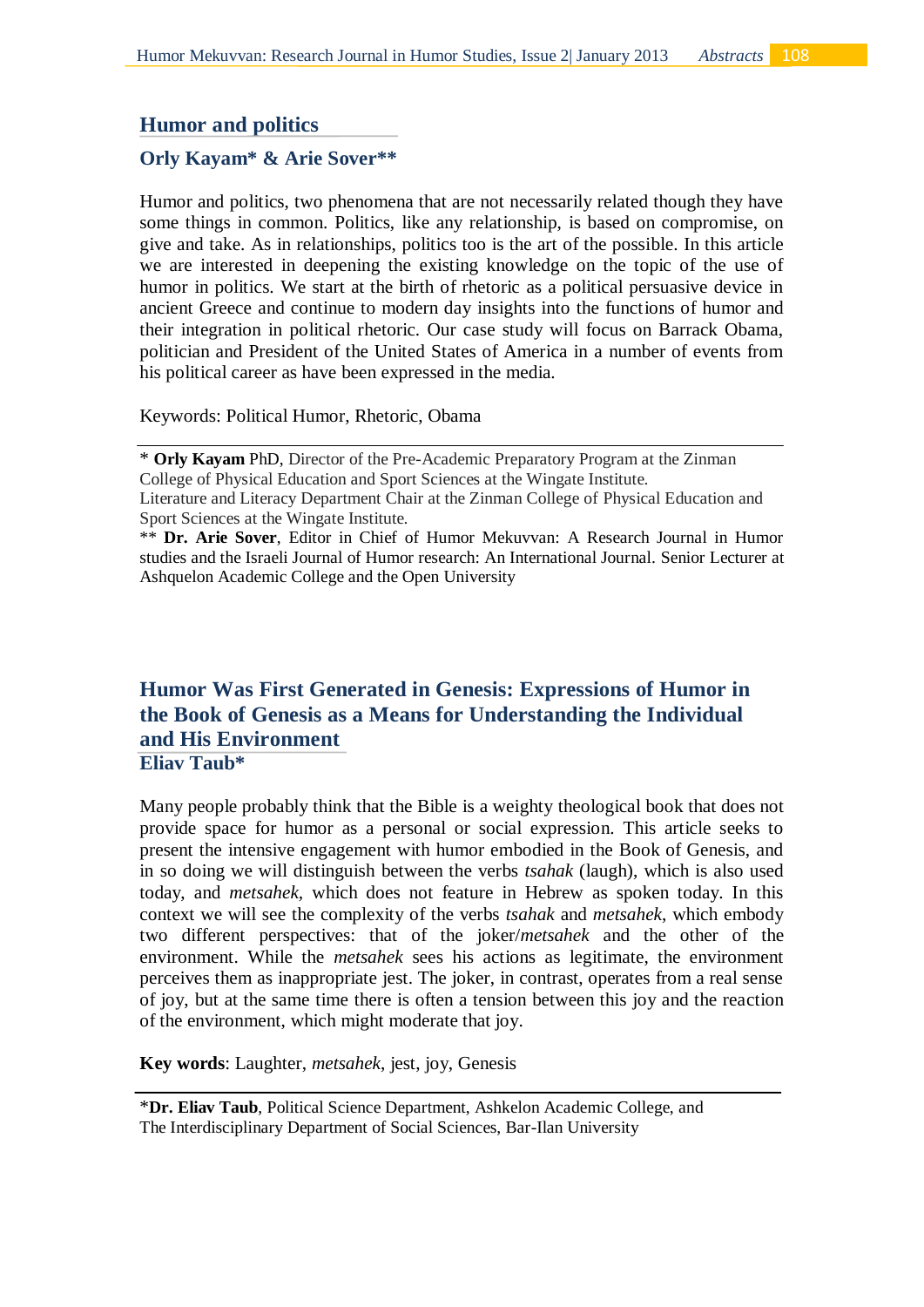#### **The Relationship between Death and Humor**

### **Aliza Ruth Florenthal\***

*For life and death are one, even as the river and the sea are one* Halil Gibran

This paper explores the link between death and humor. Focusing on what is commonly known as "black humor", the paper examines how the macabre aspects of humor can enriches the fields of medicine and psychotherapy, assisting both therapists and patients to cope with trauma and harsh realities. Drawing upon humorous but unintended death announcements, eulogies and tombstone epitaphs, the paper discusses the ironic and humoristic aspects of death, seeking to show that death and humor are not two polarities but linked one to another.

#### **Key words**

.

Trauma, black humor, irony, Funny death announcements, eulogies, tombstones.

\***Dr.Aliza Ruth Florenthal** PhD. Levinsky Academic College.

#### **Law and Humor**

#### **Jonathan Yovel\***

Humor is not what makes us laugh (*contra* Bergson), but it may be necessary to make us *just*. This essay provides a framework for the relations between law and humor by regarding the latter as a constitutive critical disposition of practice rather than as a normalizing discourse or a diversion. It centers on the function of humor as a humanist, antifundamentalist check on epistemological and practical aspects of adjudication, partly by drawing on Rorty's "Ironism" and using examples from Swift and Eco. It further argues that humor and law (and humor in law) share a constitutive mimetic commitment in their representations of the world, functioning as a felicity condition for the former and as a condition of validity for the latter. Law's seriousness is precisely what makes humor, as an ethical disposition, so crucial to its normative pretense.

\* **Jonathan Yovel**, Professor of Law, University of Haifa and Senior Research Scholar, Yale Law School.